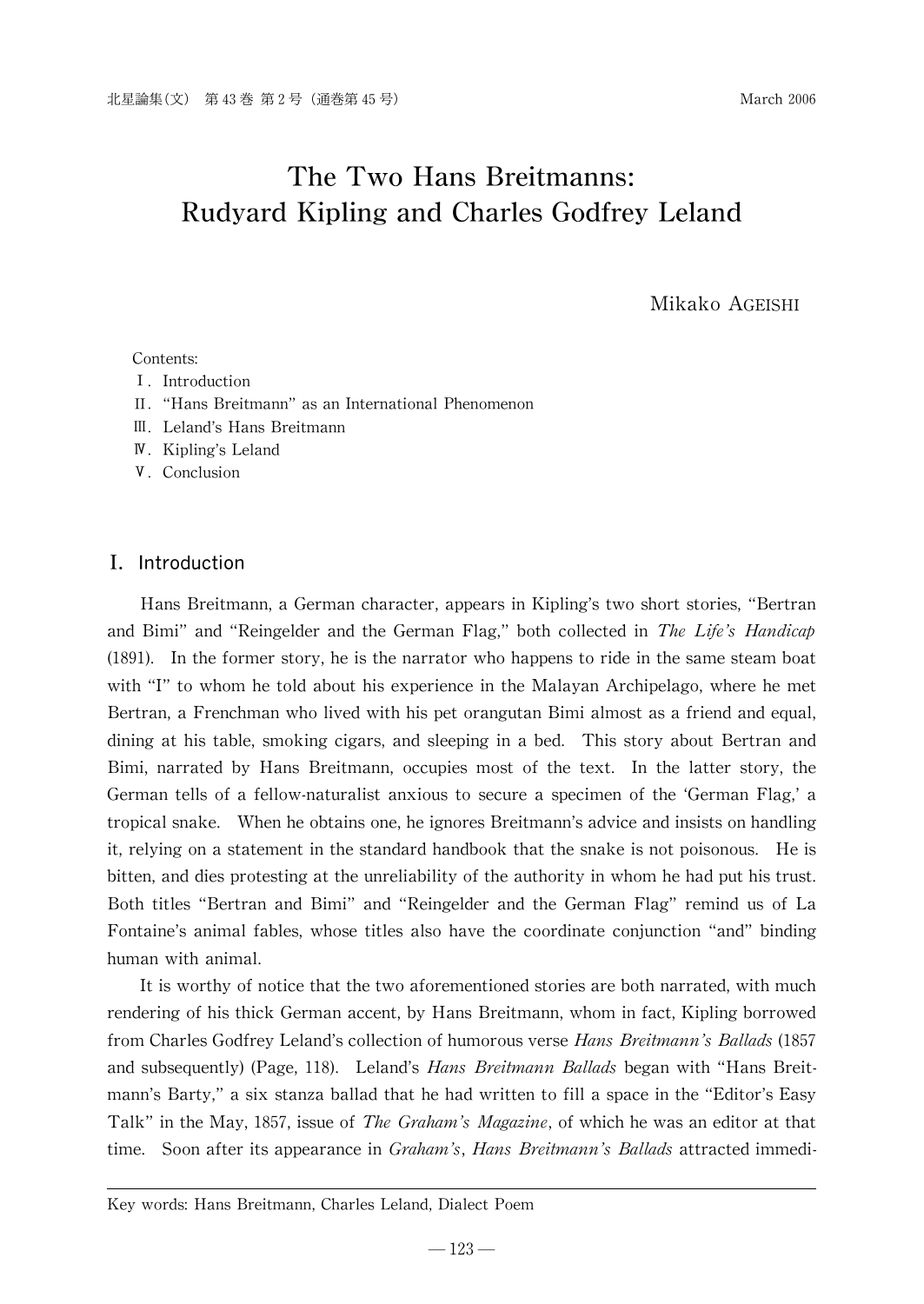ate attention and was widely reprinted in the newspapers. This prose poem was composed in a burlesque German-American dialect. Leland was said to be a pioneer who created a new kind of humorous poetry.

This paper examines the two Hans Breitmanns described by Rudyard Kipling and Charles Godfrey Leland. First,Leland's Hans Breitmann as an international phenomenon is discussed. Then, the Breitmann character described by Kipling is compared to the former Breitmann, inspecting their contemporareity. And finally, it re-considers who Hans Breitmann is and seeks for the reason why Kipling needed or borrowed Hans Breitmann from Charles Leland.

### II. "Hans Breitmann" as an International Phenomenon

Charles Godfrey Leland (1824-1903), American humorist and essayist, was born in Philadelphia and graduated from Princeton in 1845. After studies at Heidelberg and Munich he was admitted to the Philadelphia bar, but after a brief legal career he turned to journalism. While editor of *Graham's Magazine* he composed and published "Hans Breitmann's Barty" (1856), the first of the German-American dialect poems for which he is famous.

His serious works on mysticism and philology never attained the popularity of these humorous verse parodies, which were collected after his death in Italy in the *Hans Breitmann* Ballads (1914).

Leland's poems were seen as humorous pieces by virtue of their most obvious characteristic-the curious linguistic form in which they were presented. The following is the first two stanzas of Breitmann's poem, one of his most famous ballads called "Hans Breitmann's Barty" that launched the popularity of the Breitmann Persona:

> Hans Breitmann gife a barty; Dey had biano-blayin', I felled in lofe mit a Merican frau, Her name vas Madilda Yane. She hat haar as prown ash a pretzel, Her eyes vas himmel-plue, Und vhen dey looket indo mine, Dey shplit mine heart in dwo. Hans Breitmann gife a barty, I vent dere Matilda Yane, I valtzet mit Matilda Yane,

Und vent shipinnen' round und round.

De pootiest Fraulein in de house, She vayed ʻpout dwo hoondred pound,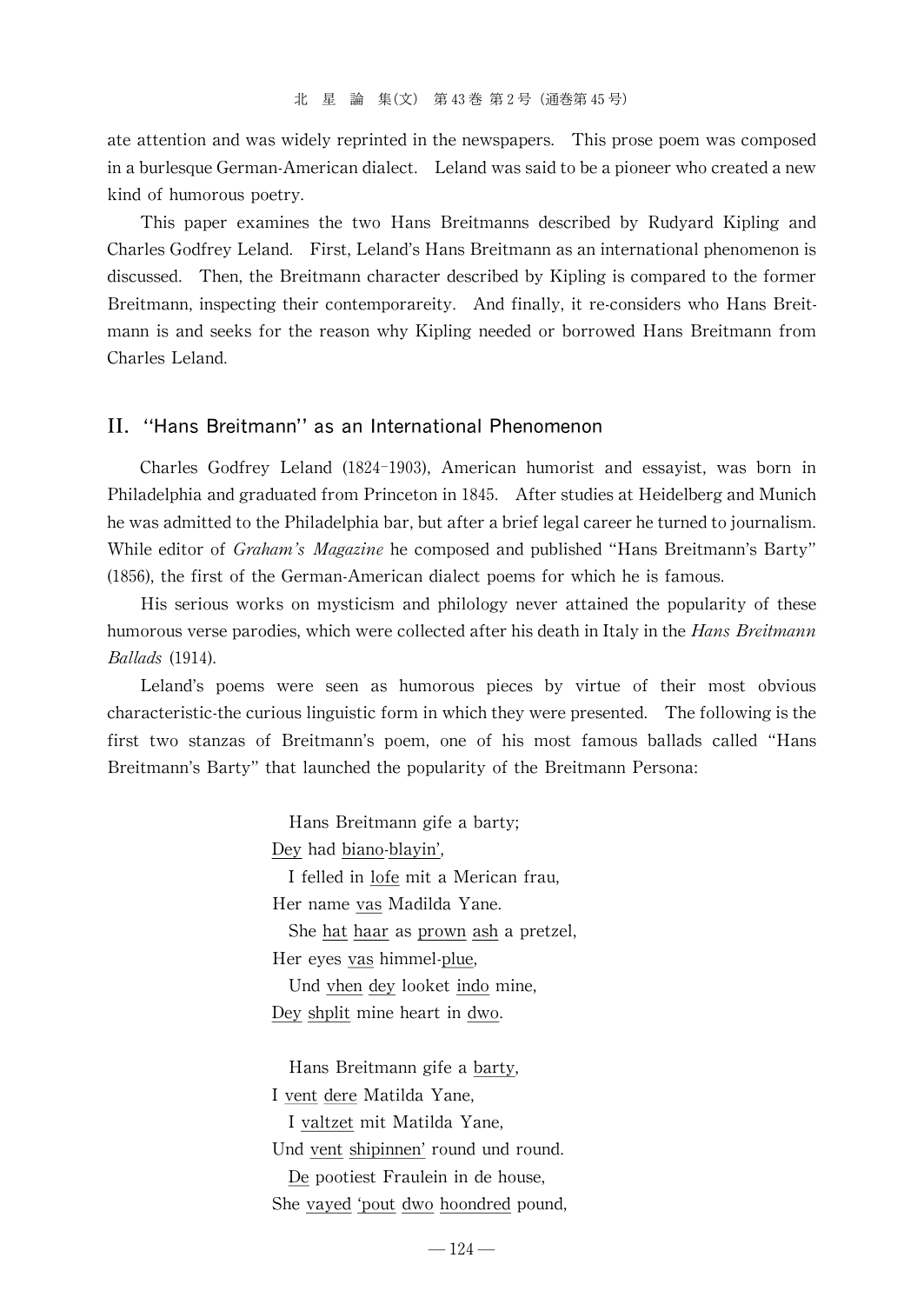Und efery dime she gife a shoomp She make de vindows sound. (Leland, Ballads 34)

Leland fortunately combined the cognate languages German and English in his first attempt to speak in the mixed dialect of an immigrant, thus permitting a blending not available in other combinations. This is the most attractive point of this ballad.

Leland wrote this way simply because he enjoyed the Germans and their speech, though their English had not yet become a distinct dialect. In other words, there was no fixed language form for Breitmann to use. At a loss for a precise term, this phenomenon is variously described as the "broken English of the half-Americanized German,""mongrel English," "the peculiar German-English," "Dutch-English" or "Dutch-American."

This ballad's principle involved Jacob Grimm's law of a rather regular interchange of aspirant and muted consonants.

One of this style's prominent peculiarities is easily perceived. For example, as quoted above, in the language of Leland, "give"became "gife"; party―barty; they―dey; piano ―biano; two―dwo; playing―blayin'; love―lofe; when―vhen; every―efery; as―ash; etc. This consists in the constant confounding of the soft and hard consonants; and the reader must bear it well in mind when translating the language that meets his/her eye into one that becomes intelligible to his/her ear.

Furthermore, in some cases Leland would use the German equivalent, such as "nichts" or "nix" for "nothing"; in others he would use his German-English hybrid words, such as "nodings" for "nothing." According to Kersten, he used prototypes of the Spoonerism when he transposed the syllables of a word as in "moskopolite" for "cosmopolite."

As this short extract shows, Leland was adept with the German and English languages. A detailed look also reveals his mastery of a broad range of humorous techniques. He had a sense for comic situations and a talent for finding the appropriate way to transfer his humorous vision to the printed page.

With such an inventory of humorous elements it is not hard to understand why Leland's contemporaries relished the ballads. Bret Harte, one of those who understood the significance of Leland's creation, once wrote in *The Overland Monthly*, "The great charm of Hans Breitmann is that he is something more than funny"(Harte, 196). And as Leslie Stephen pointed out, Hans Breitmann impersonates the German qualities, which had a great power in the American Republic: strong, shrewd, courageous, humorous, philosophic, thirsty (Stephen, 345).

However, there were also some severe criticisms of his ballads<sup>(1)</sup>. "We had already, as a nation, the utmost verge which a reasonable regard to literary refinement could permit. Hans Breitmann carries it beyond that bound into the realm of clownish vulgarity"(anon., "rev. of Hans Breitmann's Ballads,"770). Jagendorf once mentioned about them, "These pieces resembled gargantuan drolleries, satirizing the gross, illiterate German immigrants and their foibles in many affairs: in war, traveling, religions, etc." (Jagendorf, 215).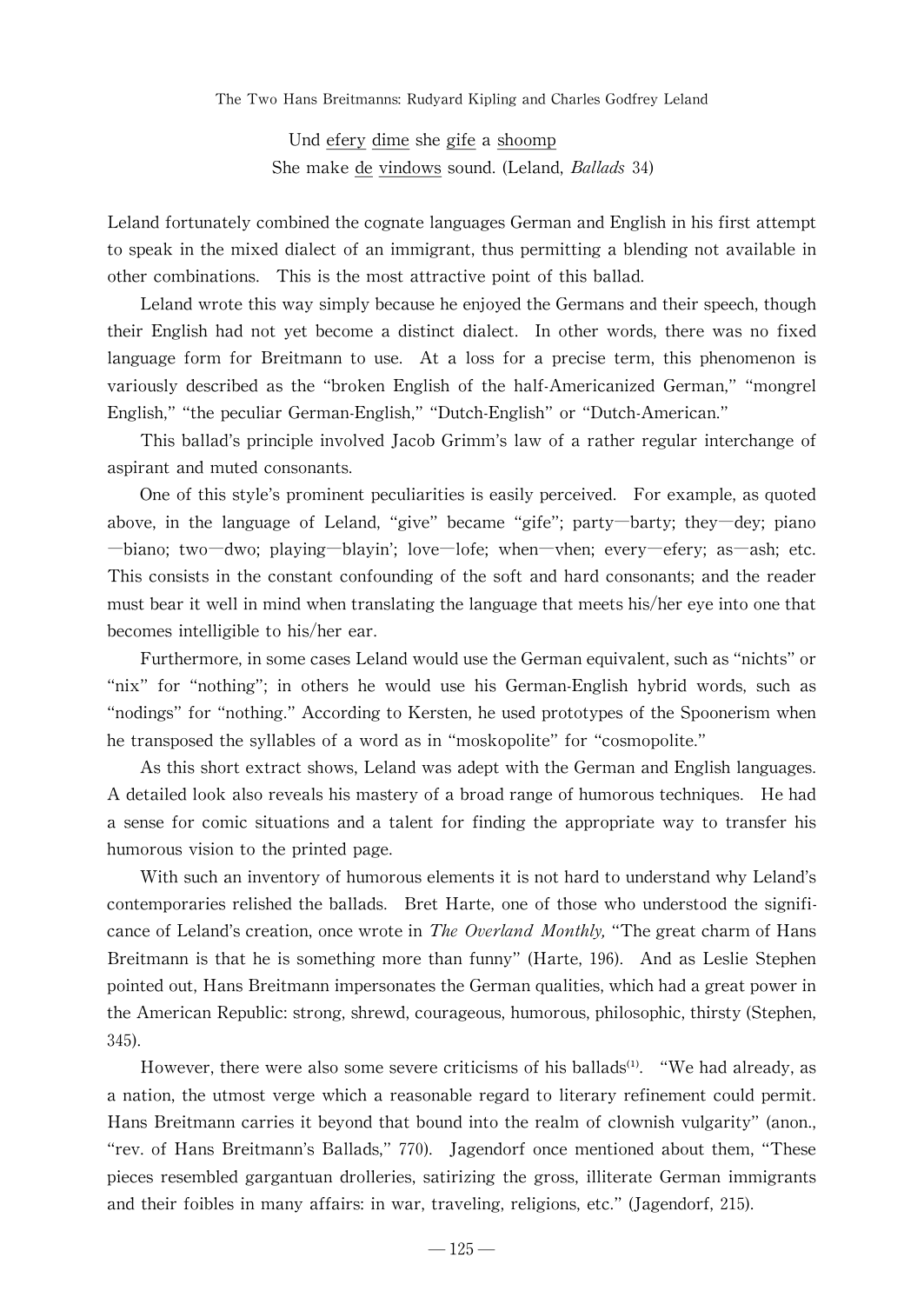Thus, dialects can be a rather naive device instead of a distraction for adding verisimilitude to a work. These regional ways of speech were supplemented with what could be called "ethnic" dialects, English with interference from an immigrant's mother tongue became a mode of literary expression. Defending those variations as deliberate, Leland wrote that anyone who knew any foreign language imperfectly spoke it better at one time than another. But his language distortion was obviously one of the elements that induced the reader's laughter.

# III. Leland's Hans Breitmann

Prejudice against different nationalities repeatedly appears in Leland's writings (Smith, 276). Criticism of the Irish occurred from his youth until his old age. The French fared almost as badly in his European letters, as well as in his *Memoirs*  $(403-404)$ . The English and Jews were also given some expression of dislike.

These castigations of other nationalities did not arise from a chauvinistic attitude toward Americans, as Smith mentioned, because even "his countrymen suffered from his criticism;Leland eventually became an expatriate. Only Germany escaped any harsh word" (Smith, 276).

Most of the allusions in the poems grew out of Leland's familiarity with German culture. As a student he had spent a year at the University of Heidelberg and six months at the University of Munich. Even before this European sojourn he had studied German at Princeton. As Kersten mentioned, he immersed himself intensely in German literature and culture (Kersten, 41). One can see the author as a simple soul who took great delight in dialect literature because he enjoyed the funny way foreigners talk.

Hans Breitmann is said to be the Jack Falstaff of the German-Americans;broad and burly, as his name imports (Stephen,345). John Masefield describes Breitmann as follows:

We like him [Hans] when he is at peace, well primed with the schnapps, or the lager, or the sauer-kraut so dear to him. And then by the fireside, puffing the meerschaumof content, the warm reminiscences come gently to the soothed brain, and the story comes between tobacco puffs, ripely and well considered from a seasoned and mellowed personality. (Masefield, 344)

This description is very much like Kipling's Hans Breitmann who narrates his story puffing "good night cigars"in "Bertran and Bimi." It is not clear if he likes beer, though when he worried about the orangutan Bimi possibly committing an outrage on Bertran's wife, Breitmann said that he wanted to go Bertran's home and have a drink pretending he felt thirsty. Then Bertran said to him "come on dry mans"which implies Bertran thought Breitmann wanted something to drink, such as beer. The Breitmann in "Reingelder and the German Flag" begins with the following sentences: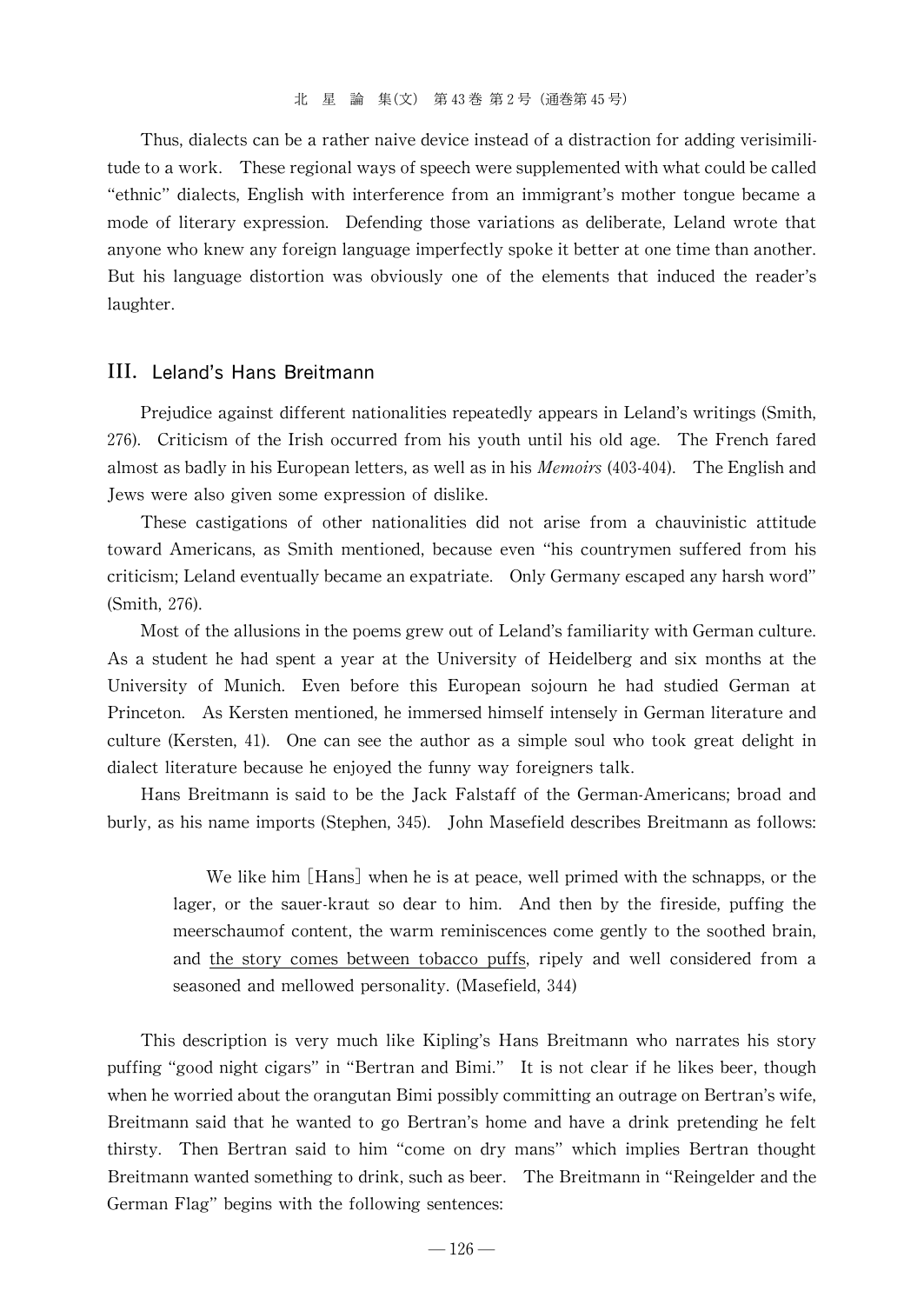The Two Hans Breitmanns: Rudyard Kipling and Charles Godfrey Leland

Hans Breitmann paddled across the deck in his pink pajamas, a cup of beer in one hand and a cheroot in the other, while the steamer was sweltering down the coast on her way to Singapur. He drank beer all day and all night, and played a game called ʻScairt'with three compatriots."(Kipling,LH 277)

Leland's Hans Breitmann's Ballads became so popular that Leland was often identified with this character and was even called by his name. Before John Hay and Bret Hart, his Breitmann ballads established the American dialect comic poem as an international phenomenon. He was lionized as Hans Breitmann and as Bret Harte and Harte Breitmann because the British were frequently unable to distinguish between the two American vernacular writers and their characters (Sloane, 263).

Therefore, it is not surprising that several reviewers and critics have suggested a close link between Leland and his most famous creation, Hans Breitmann. "In respect of certain genial traits the series was a burlesque autobiography," wrote *The Pall Mall Gazette* on the occasion of Leland's death, "and ʻBreitmann'admirably describes Mr. Leland's own physique." Elizabeth Robins Pennell, Leland's niece and biographer, supports this view: "Many touches of autobiography are in the ʻBallads'for anyone who can read between the lines" (Pennell, vol.1, 354).

Hans Breitmann, being an alternative Leland, sometimes becomes a soldier, a politician, or many personas. For example,in"Hans Breitmann in Politics,"Hans Breitmann appears as a politician:

...If any lightened man Will seeken in his Bibel, he'll dat a publican Is a barty ash sells lager; und de ding is fery blain, Dat a re-publican ish von who sells id 'gain und' gain. (Leland, *Ballads* 146)

Hans Breitmann is a publican, while the other politician, named Smith, believes in God and goes to church and must be a teetotaler. Breitman calls a meeting of Smith's supporters, tells them that he hopes to get a good place for his friend Smith, though he cannot approve of Smith's teetotal principles because he is a republican, and the meaning of that is he could sell beer repeatedly, as re-publican. This ballad is associated with the Prohibition party that was formed in 1869 under the Prohibition law. Leland, thus, combines contemporary issues with his own experiences and fascination with Germany.

On the other hand, Hans Breitmann was intended to embody the "spirit of ʻ48"as an educated workingman with an incongruous education in the classics and a low position in life, a mix of the stoic and the epicurean. It is also said that Hans Breitmann's prototype was said to be "a German serving during the war (of Secession) in the 15<sup>th</sup> Pennsylvanian Cavalry" (Masefield, 344), who was named "Jost," "a desperate figher" (Stephen, 345). Leland wrote a series of ballads dealing with Breitmann as a soldier in the Civil War, such as "Breitmann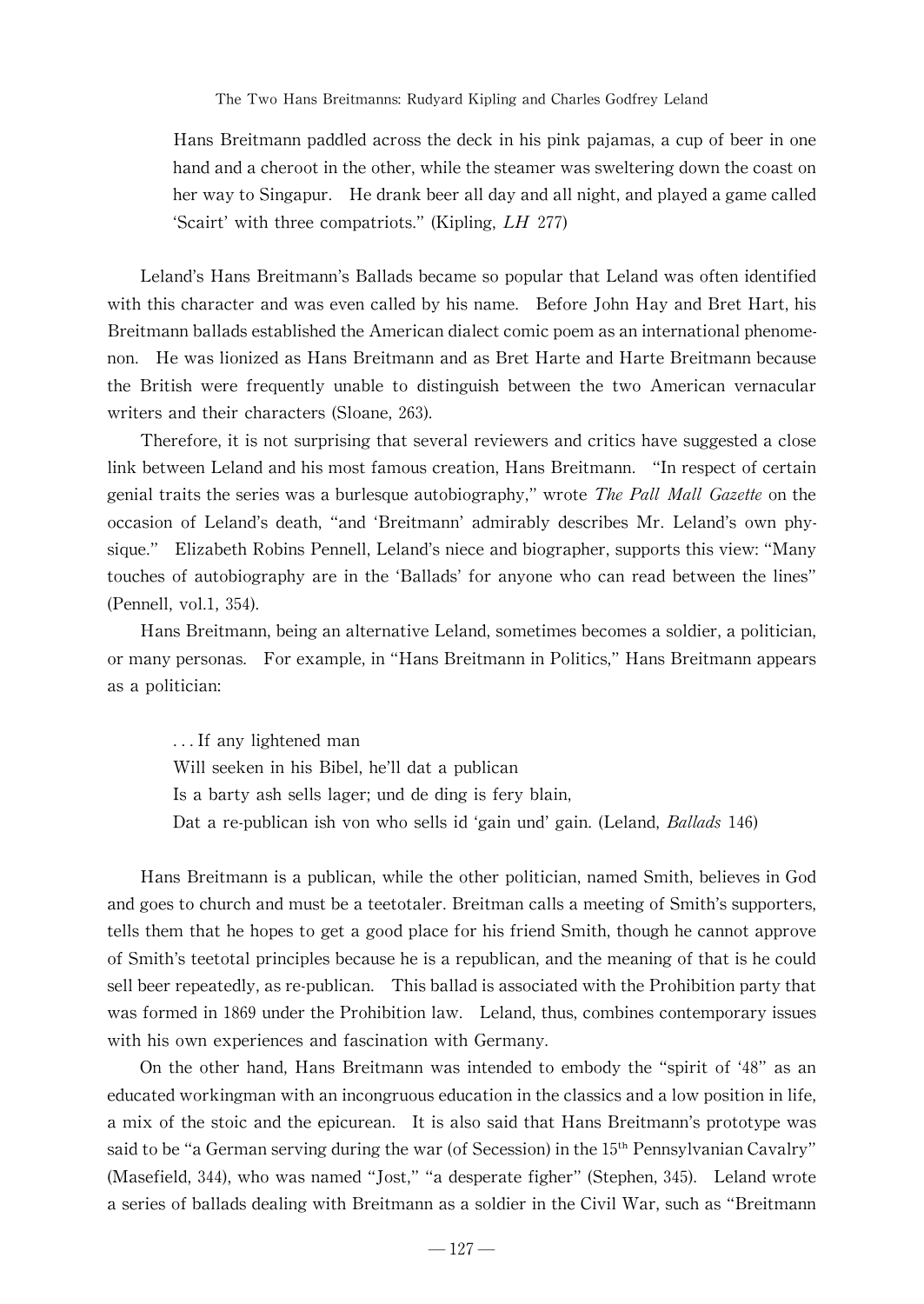in Battle" and "Breitmann in Maryland."

#### IV. Kipling's Leland

As Leland had an intimate knowledge of things German, Kipling had a good spoken knowledge of Urdu and Hindustani, the lingua franca of the Indo-Pakistan sub-continent; in addition, he was familiar with Punjabi. As a matter of fact, Kipling know Urdu long before he learnt to speak English properly.

Kipling's works are interspersed with Arabic, Persian, Urdu, Hindi, and Panjabi words and phrases,which are not always translated into English. It goes without saying that these vernacular words add a touch of realism to the picture of the Anglo-Indian civil servant. The way in which the vernacular makes scenes and dialogues which he created come alive is especially seen in his soldier stories. Shamul Islam once said, "The English reader does not have to know the vernacular words, for the very sound and tone of these words and phrases contribute to the projection of the crude personality"of the character(Islam,17). At the same time, what appealed to the Anglo-Indian soldiers themselves was "Kipling's genuine understanding their lot"(Ricketts, 162).

Kipling, in his "Incarnation of Krishna Mulvaney,"seems to use lines from Leland's "Hans Breitmann's Ride to Church" as an epigraph.

> Wohl auf, my bully cavaliers, We ride to church to-day, The man that hasn't got a horse Must steal one straight away.  $\cdot \cdot \cdot \cdot \cdot$   $\lceil \text{sic} \rceil$ Be reverent, men, remember. This is a Gottes haus. Du, Conrad, cut aong der aisle. And schenck der whiskey aus. ʻHans Breimann's Ride to Church.'(Kipling,LH 3)

As a matter of fact, none of Leland's Breitmanns ballads have that exact title; instead, there is one called ʻHans Breitmann's Going to Church,"and Kipling combines two separate half stanzas from it. The original runs:

> "Wohlauf mine pully cafaliers, Ve'll fide to shoorch to-day, Each man ash hasn't cot a horse Moost shteal von, rite afay. Dere's a raw, green corps from Michigan,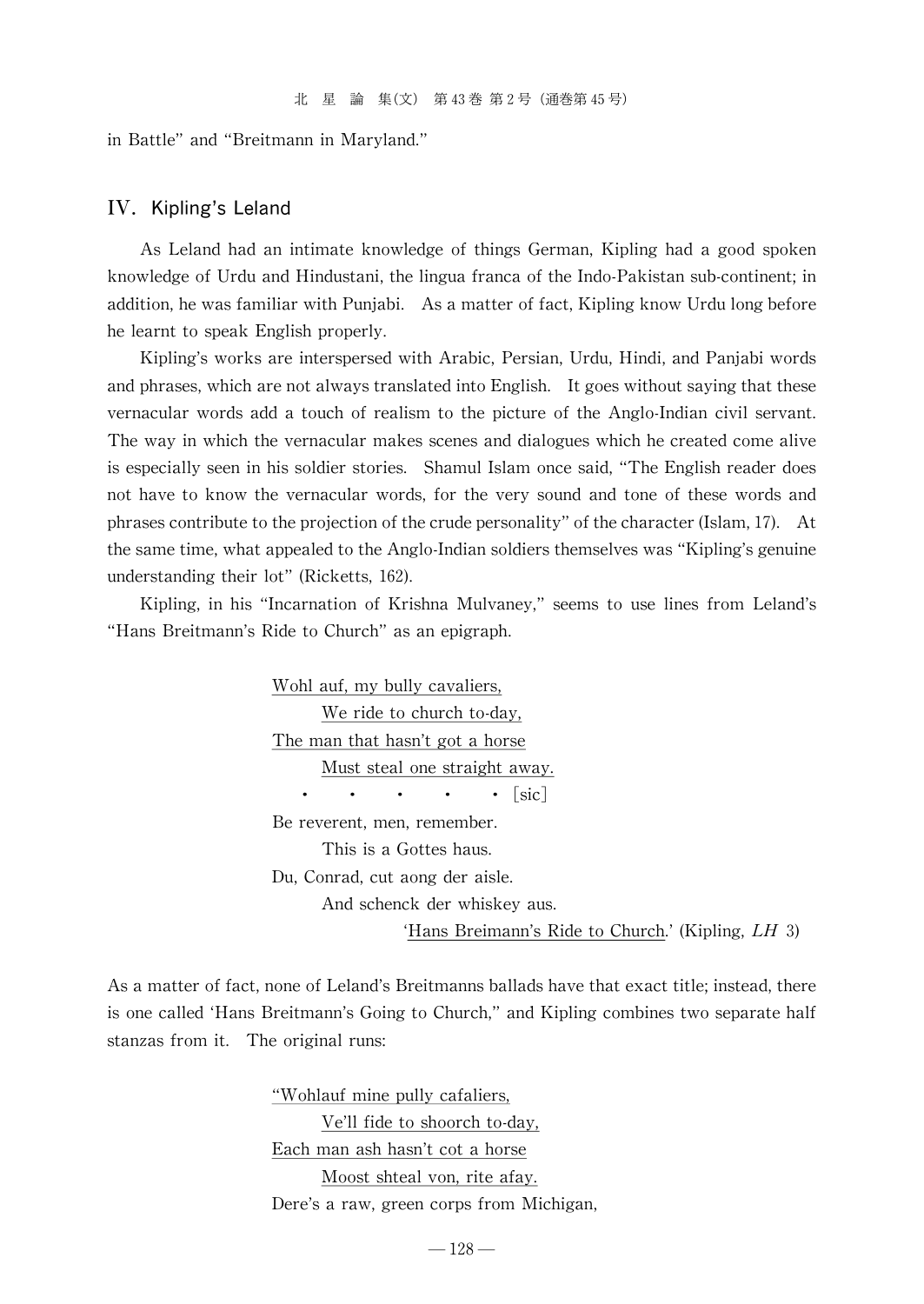The Two Hans Breitmanns: Rudyard Kipling and Charles Godfrey Leland

Mit horses on de loose, You men ash vants some hoof-irons, Look out und crip deir shoes." (Leland, Ballads 104)

There are seventy-two lines between the two half-stanzas which Kipling misquotes (Green, 10). It is easy to realize that Leland's has stronger German accents than Kipling's. For example, Kipling's "church" must be Leland's "shoorch," the former's "must steal" the latter's "moost shteal."

Kipling had a clear intention for using dialects in his writings. When Frederick Cowles, an apprentice writer had sent him a short story for comment, Kipling responded with encouragement and practical advice:"The dialect is unnecessarily misspelled. All you have to do is to give the reader a notion of the dialect. If he knows it he will read in the rest. If he does not no amount of commas and elisions will help him"(Pinney, 104).

The ballad "Breitmann's Going to Church"is based on a real occurrence. A certain colonel with his men, really did, during the war, go to a church in or near Nashville. Kipling's character Mulvaney, with his fellows Ortheris and Learoyd, is an Anglo-Indian private who becomes one of the major representatives of the common soldier facing the rigor of military life, the isolation of a foreigner in a strange land, and the harshness of the Indian climate.

As well as Leland, to a certain extent, Kipling also draws a clear distinction between himself and his soldiers. His framing narrative and explanatory passages are given in standard English; his soldiers speak in heavy dialect. In other stories, Mulvaney is an Irishman, Ortheris a Cockney, and Learoyd a Yorkshireman. Kipling attempts to reproduce their accents, telling the story in an at times almost "impenetrable cacophony of sounds" (Bauer, 30), using the image of Leland's Hans Breitmann.

#### V. Conclusion

A blend of frontier robustness,"Yankee shrewdness, the American practical joke, and the awkward conviviality of the German immigrant" (Bradley, 66), Leland's Hans Breitmann spoke a grotesque German-American made humorously familiar to American ears by the German settlers. The stanzas quoted give good examples of the author's special dialect, wherein there is a strong German element, and occasionally words which are half-way between English and German are coined. These poems bring us back to the time when the languages had not separated. For Americans, however, don't see Hans Breitmann as a stereotype of themselves.

As for Kipling, the reader is also hard to put to understand the language of Mulvaney and his fellows. One can sympathize with them, yet know that they do not represent oneself. Not only is their language too foreign, their hoaxes are sometimes too crude and harsh to be fully justified.

After all, references to the "Hans Breitmann" poems of C.G. Leland crop up in Kipling,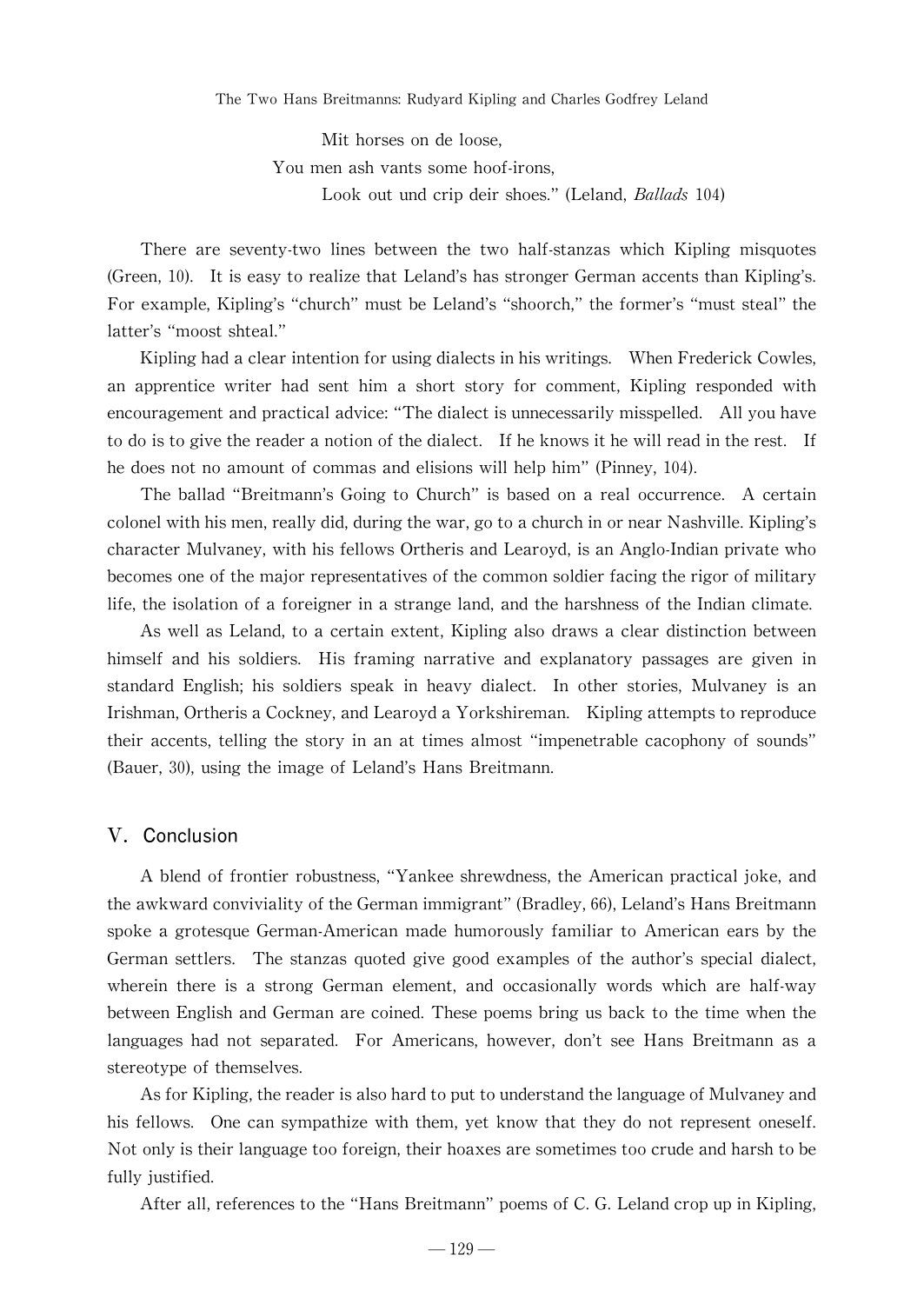while the glories of Uncle Remus are extolled in "The United Idollaters" collected in *Debits* and Credits (Duffy, 345). For Kipling, it was an attempt to annex for Mulvaney part of the territory of Leland's cynical, hard-living, battered exile of '48,who quarters his troops in a church, swills whisky in the aisle with a grim indecency, and listens with genuine emotion to a fellow-exile playing on the organ the melodies of the fatherland.

#### [Notes]

I am grateful to Professor Peter Gray of Hokusei Gakuen University for proofreading this paper.

1.Since he encountered some negative comments regarding his attitude toward Germany, he pointed out in his preface that he did not intend to "ridicule or satirize"the German cause.

#### [Bibliography]

Anon. "Humour and Versatility Embodied." Pall Mall Gazette. Vol.21. (March, 1903).

- Anon. "rev. of Hans Breitmann's Ballads." Harper's Monthly Magazine. XXXIX. No.233. (October, 1869):770.
- Bauer, Helen Pike. Rudyard Kipling: A Study of Short Fiction. New York: Twayne Publishers, 1994.
- Bradley, E. S. "Hans Breitmann in England and America." Colophon. n.s.II (1936): 65-81.
- Brooks, Van Wyck. The Times of Melville & Whitman. London: J. M. Dent & Sons, 1948.
- Duffy, Dennis. "Kipling and the Dialect of the Tribe." Dalhousie Review. 47 (1967): 344-46.
- Greene, R. L. "Hans Breitmann." The Kipling Journal. Vol.123. (October, 1957): 10.
- Harte, Bret. "rev. of Hans Breitmann About Town, and Other Ballads." Overland Monthly. III. (August, 1869):196-7.
- Islam, Shamul. "Kipling's Use of Indo-Pakistani Languages." The Kipling Journal. (September, 1969): 15-19.
- Jagendorf, Moritz. "Charles Godfrey Leland-Neglected Folklorist." New York Folklore Quarterly. 19  $(1963): 211-220.$
- Kersten, Holger. "Culture Wrapped in Broken Speech: "Hans Breitmann's" Humorous Achievement." Essays in Arts and Sciences. Vol. XXVII. (October, 1998): 37-52.
- Kipling, Rudyard. From Sea to Sea and Other Sketches. 2 vols. 1941. New York: AMS Press, 1970. -. Life's Handicap and the Other Tales of My Own People. London: Macmillan, 1911.
- Leland, Charles Godfrey. The Breitmann Ballads. A New Edition. London: Trübner, & Co., 1894. -. Memoirs. New York: D. Appleton and Company, 1893.
- Lycett, Andrew. Rudyard Kipling. London: Weidenfeld & Nicolson, 1999.
- Masefield, John. "Hans Breitmann." The Academy and Literature. (April, 1903): 344-45.
- Page, Norman. A Kipling Companion. London: Macmillan, 1984.
- Pennell, Elizabeth Robins. Charles Godfrey Leland.: A Biography. 2 vols. Boston: Houghton Mifflin, 1906.
- Ricketts, Harry. The Unforgiving Minutes: A Life of Rudyard Kipling. London: Chatto & Windus, 1999.
- Sloane, David E. E. "Charles G. Leland." Ed. Stanley Trachtenberg. American Humorists, 1800-1950. Michigan: A Bruccoli Clark Book, 1982, 256-66.
- Smith, Ralph Carli. Charles Godfrey Leland: The American Years, 1824-1869. Unpublished Doctorial Thesis.University of New Mexico, 1961.
- Stephen, Leslie. "American Humor." British Quarterly Review. 52 (October 1870): 343-51.
- Tompkins, J. M. S. The Art of Rudyard Kipling. London: Methren & Co, 1959.

[付記] 本論文は文部科学省科学研究費補助金(課題番号 16720062)による研究成果の一部である。